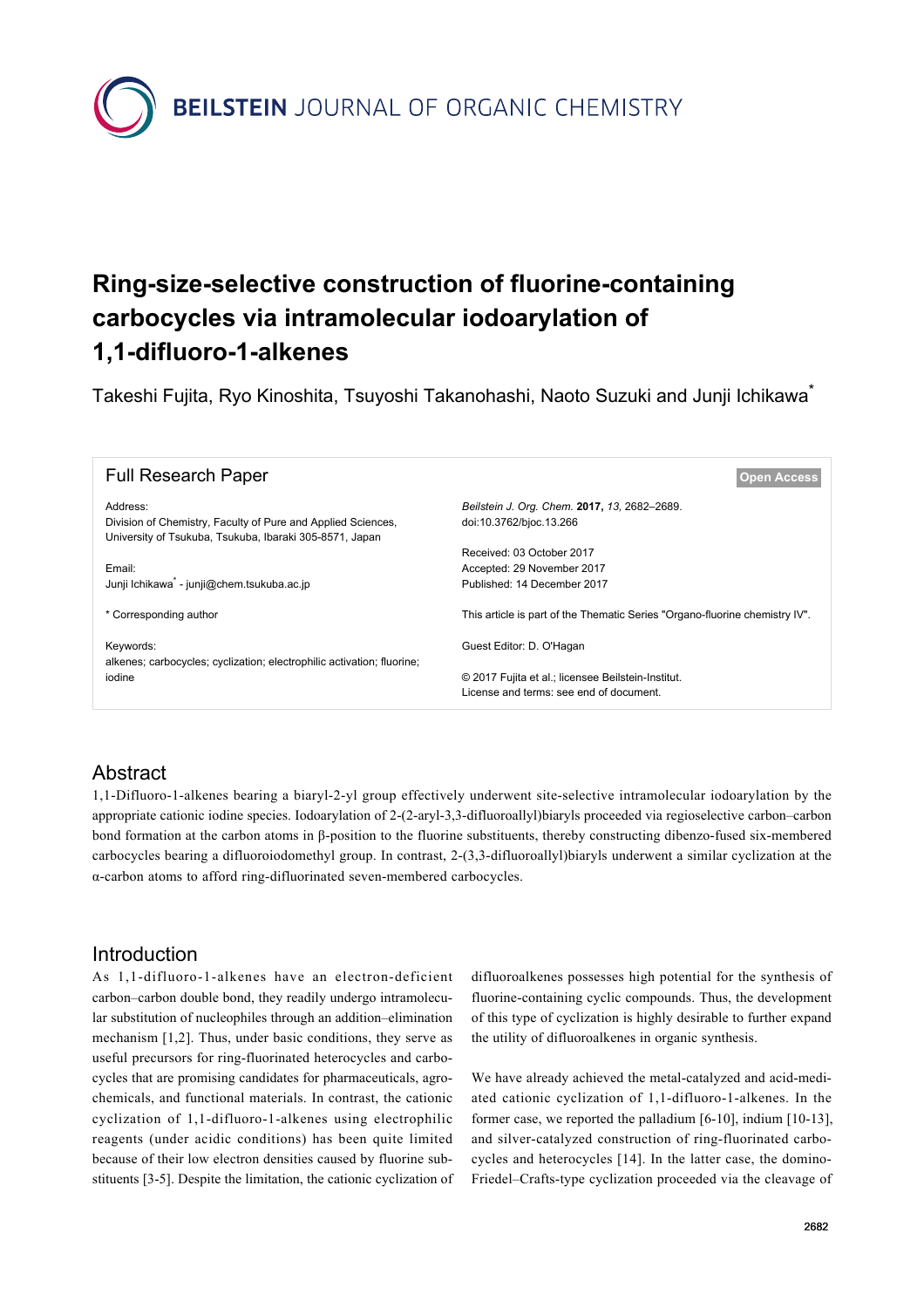two carbon–fluorine bonds to afford polycyclic aromatic hydrocarbons [\[15-21\]](#page-6-5). Both types of cationic cyclization proceeded exclusively at the carbon atoms  $\alpha$  to the fluorine substituents, because the β-selective metalation or protonation of difluoroalkenes generates α-fluorocarbocations, which were stabilized by the resonance effect of fluorine substituents.

In the course of our studies on the cationic cyclization of 1,1 difluoro-1-alkenes, we undertook an investigation of their iodine-mediated cyclization. Three-membered iodonium intermediates generated in the reaction course were expected to exhibit switchable regioselectivities [\[22\].](#page-6-6) This is because their cationic charge might be less localized on the carbon atoms  $\alpha$  to the fluorine substituents, as compared to the aforementioned cationic intermediates [\[23-27\].](#page-6-7) Thus, we examined and eventually achieved complete control over the regioselectivity at the carbon atoms in β-position as well as those in α-position to the fluorine in the intramolecular Friedel–Crafts-type iodoarylation of 1,1-difluoro-1-alkenes bearing a biaryl group. Among the

1,1-difluoro-1-alkenes examined, 2-(2-aryl-3,3-difluoroallyl)biaryls underwent cyclization at the carbon atoms in β-position to the fluorine substituents to construct six-membered carbocycles bearing a difluoroiodomethyl group ([Scheme 1a](#page-1-0)). On the other hand the cyclization of 2-(3,3-difluoroallyl)biaryls proceeded at the  $\alpha$ -carbon atoms to give ring-fluorinated sevenmembered carbocycles [\(Scheme 1b](#page-1-0)) [\[28\]](#page-6-8).

#### Results and Discussion

First, we sought an electrophilic iodine species suitable for the intramolecular iodoarylation of 2-(2-aryl-3,3-difluoroallyl) biaryls **1** using 2-(2-phenyl-3,3-difluoroallyl)biphenyl (**1a**) as a model substrate. To generate a highly reactive, cationic iodine species, several iodine sources were used with acid or metal activators [\(Table 1](#page-1-1), entries 1–3). Upon treatment with *N*-iodosuccinimide (NIS) and trimethylsilyl trifluoromethanesulfonate (TMSOTf) in a 1:1 mixed solvent of 1,1,1,3,3,3-hexafluoropropan-2-ol (HFIP) and dichloromethane, **1a** afforded the expected iodoarylation product **2a** and its overreacted product,

<span id="page-1-0"></span>

<span id="page-1-1"></span>

|       | Table 1: Screening of conditions for the iodoarylation of 1a. |                                                                        |                             |                   |                   |
|-------|---------------------------------------------------------------|------------------------------------------------------------------------|-----------------------------|-------------------|-------------------|
|       | Ph<br>$\mathsf{CF}_2$<br>1a                                   | $I^*$ (X equiv)<br>HFIP/CH <sub>2</sub> Cl <sub>2</sub> Y:Z<br>0.020 M | Ph<br>CF <sub>2</sub><br>2a | $\ddot{}$<br>3a   | O<br>Ph           |
| entry | $I^+(X)$ equiv)                                               | Y:Z                                                                    | conditions                  | 2a $(\%)^a$       | 3a $(\%)^a$       |
|       | NIS (1.2), TMSOTf (1.2)                                       | 1:1                                                                    | $0 °C$ , 40 min             | 34                | 15                |
| 2     | $IPy_2BF_4$ (1.0), TfOH (2.0)                                 | 1:1                                                                    | $0 °C$ , 1.5 h              | N.D <sup>b</sup>  | N.D. <sup>b</sup> |
| 3     | $I2$ (1.2), AgOTf (1.2)                                       | 1:1                                                                    | $0 °C$ , 1.5 h              | 16                | 33                |
| 4     | ICI (2.0)                                                     | 1:1                                                                    | $0 °C$ , 20 min             | N.D. <sup>b</sup> | 43                |
| 5     | <b>PyICI (2.0)</b>                                            | 1:1                                                                    | $0^{\circ}$ C, 1 h          | 31                | N.D. <sup>b</sup> |
| 6     | <b>PyICI (2.0)</b>                                            | 9:1                                                                    | $0^{\circ}$ C, 1 h          | 85                | 12                |
|       |                                                               |                                                                        |                             |                   |                   |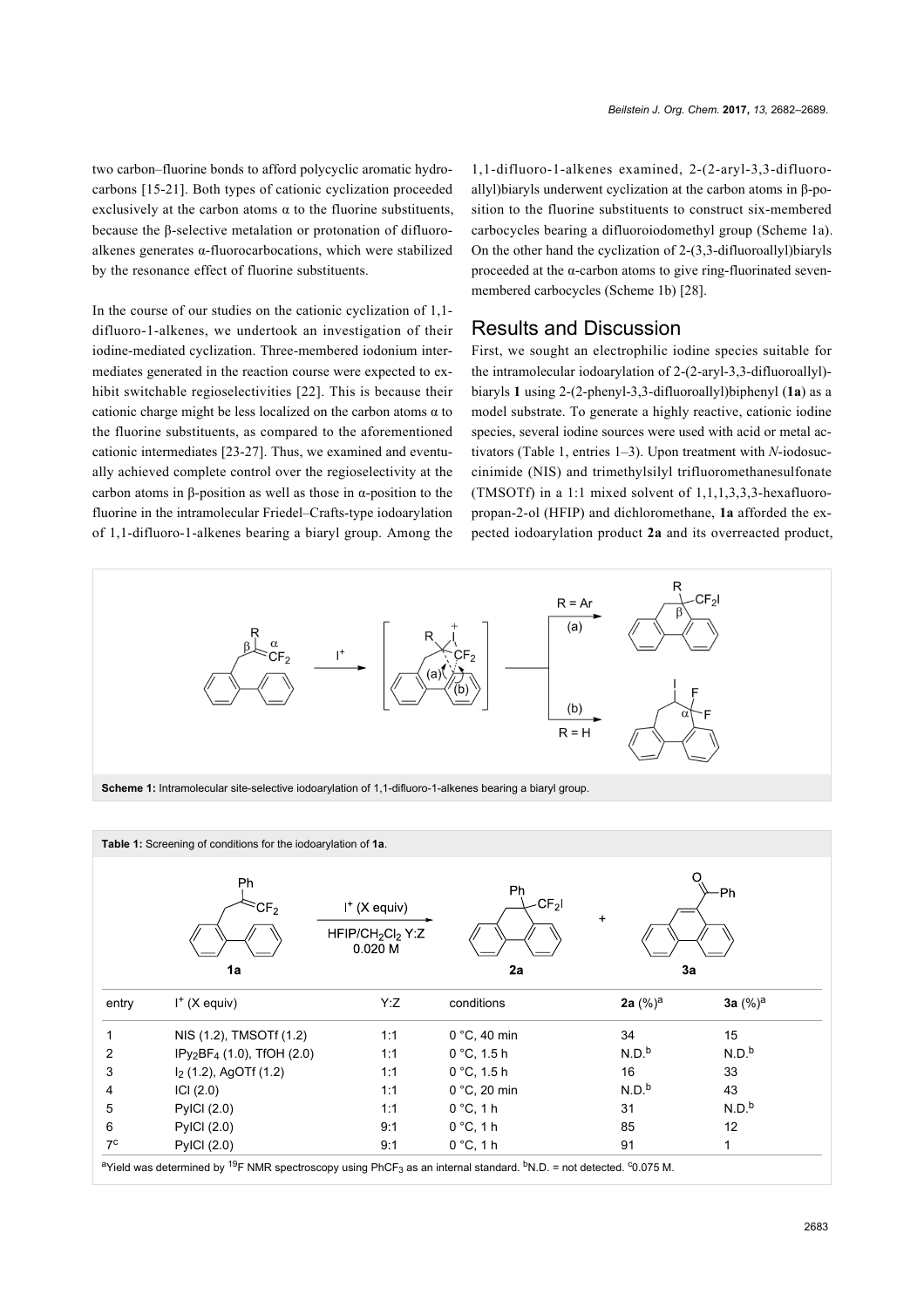9-benzoylphenanthrene (**3a**), in 34% and 15% yields, respectively ([Table 1](#page-1-1), entry 1). Ketone **3a** was formed probably via the sequence consisting of iodide elimination from **2a**, 1,2 migration of the phenyl group, and deprotonation, followed by hydrolysis of the resulting doubly activated benzylic difluoromethylene unit [\(Scheme 2](#page-2-0)). Neither a combination of bis(pyridine)iodonium (IPy2BF4) and trifluoromethanesulfonic acid nor a combination of  $I_2$  and silver(I) triflate improved the yield of **2a** ([Table 1](#page-1-1), entries 2 and 3). Although iodine monochloride, which is known as a cationic iodine species, afforded only ketone **3a** ([Table 1](#page-1-1), entry 4), its pyridine complex (PyICl) exclusively afforded the iodoarylation product **2a** in 31% yield ([Table 1](#page-1-1), entry 5). The use of a 9:1 mixed solvent of HFIP and CH2Cl2 improved the yield of **2a** to 85% [\(Table 1](#page-1-1), entry 6). Lastly, increasing the concentration up to 0.075 M suppressed the formation of **3a** and selectively afforded **2a** in 91% yield ([Table 1](#page-1-1), entry 7). In this reaction, the nucleophilic benzene ring attacked the carbon atom β to the fluorine substituents of the cyclic iodonium intermediate, which was derived from **1a** and PyICl. This indicates that the cationic charge in the cyclic iodonium intermediate might be localized at the β-carbon atom because of stabilization by the proximal phenyl group [\[28\]](#page-6-8).

Under the optimal conditions obtained above, iodoarylation of several 2-(2-aryl-3,3-difluoroallyl)biaryls **1** was examined ([Table 2](#page-2-1)). Difluoroiodomethylated dihydrophenanthrenes, **2a** and **2b**, bearing a phenyl and a biphenyl-4-yl group were obtained in 79% and 74% isolated yields, respectively. 2-(2-Aryl-

<span id="page-2-0"></span>

<span id="page-2-1"></span>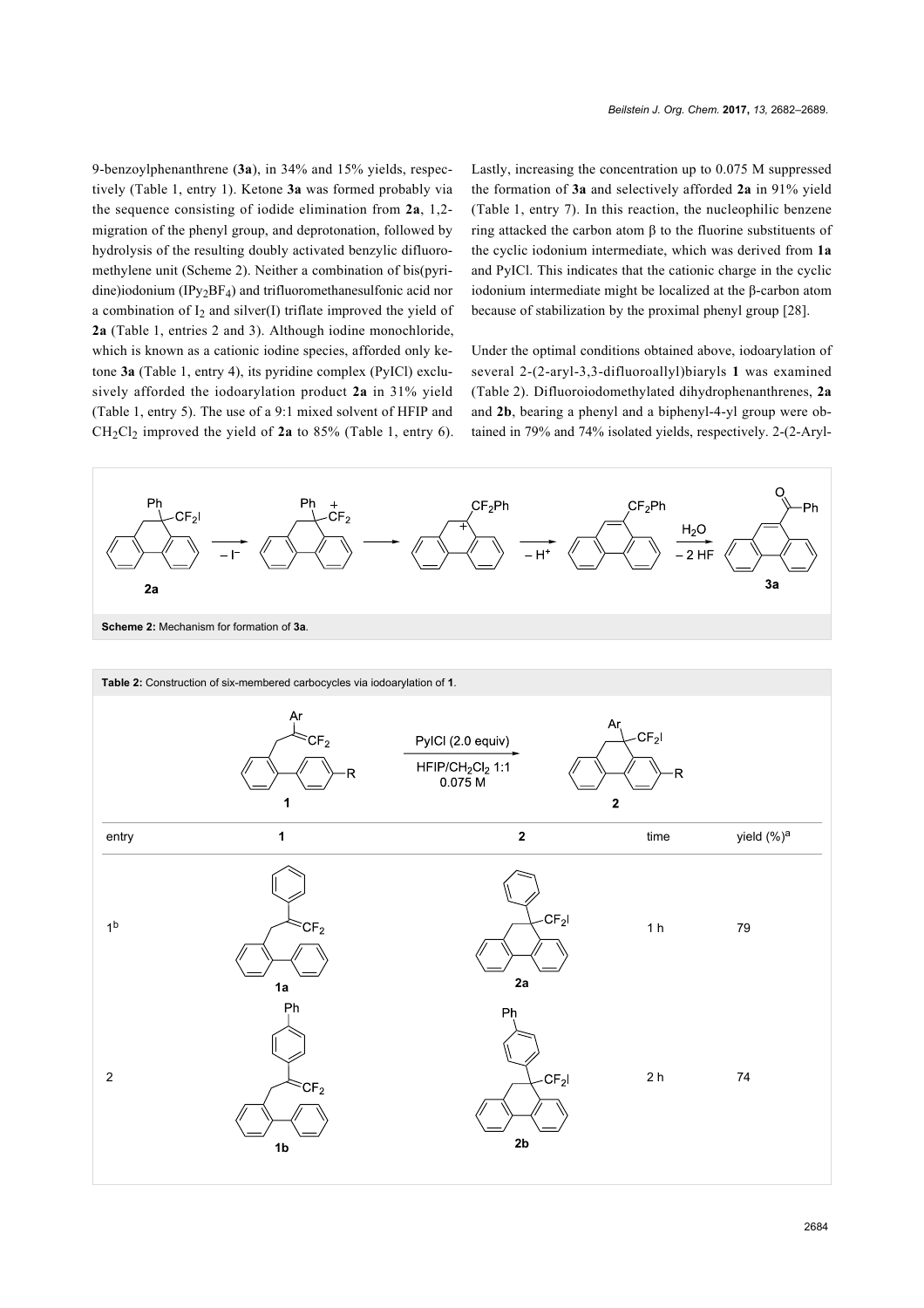

3,3-difluoroallyl)biaryls **1c**–**e** bearing electron-donating substituents (4-Me, 3-Me, and 4-MeO) on the benzene ring attached to the vinylic position successfully underwent iodoarylation to afford the corresponding dihydrophenanthrenes **2c**–**e**. In contrast, electron-withdrawing substituents on similar positions hardly promoted the iodoarylation, which was presumably because of inefficient cyclic iodonium formation. Substrates **1f** and **1g** bearing electron-donating groups on the nucleophilic aryl groups also participated in the iodoarylation to afford the

corresponding difluoroiodomethylated dihydrophenanthrenes **2f** and **2g** in 54% and 80% yields, respectively. However, with substrates bearing a strong electron-withdrawing group (e.g., CF<sup>3</sup> ) on the nucleophilic benzene ring, the iodoarylation hardly proceeded. The unambiguous structural determination of the iodoarylation products **2** was accomplished by X-ray crystallographic analysis of **2a** ([Figure 1](#page-4-0)), which revealed that the iodoarylation products **2** have six-membered carbocycles bearing a difluoroiodomethyl group.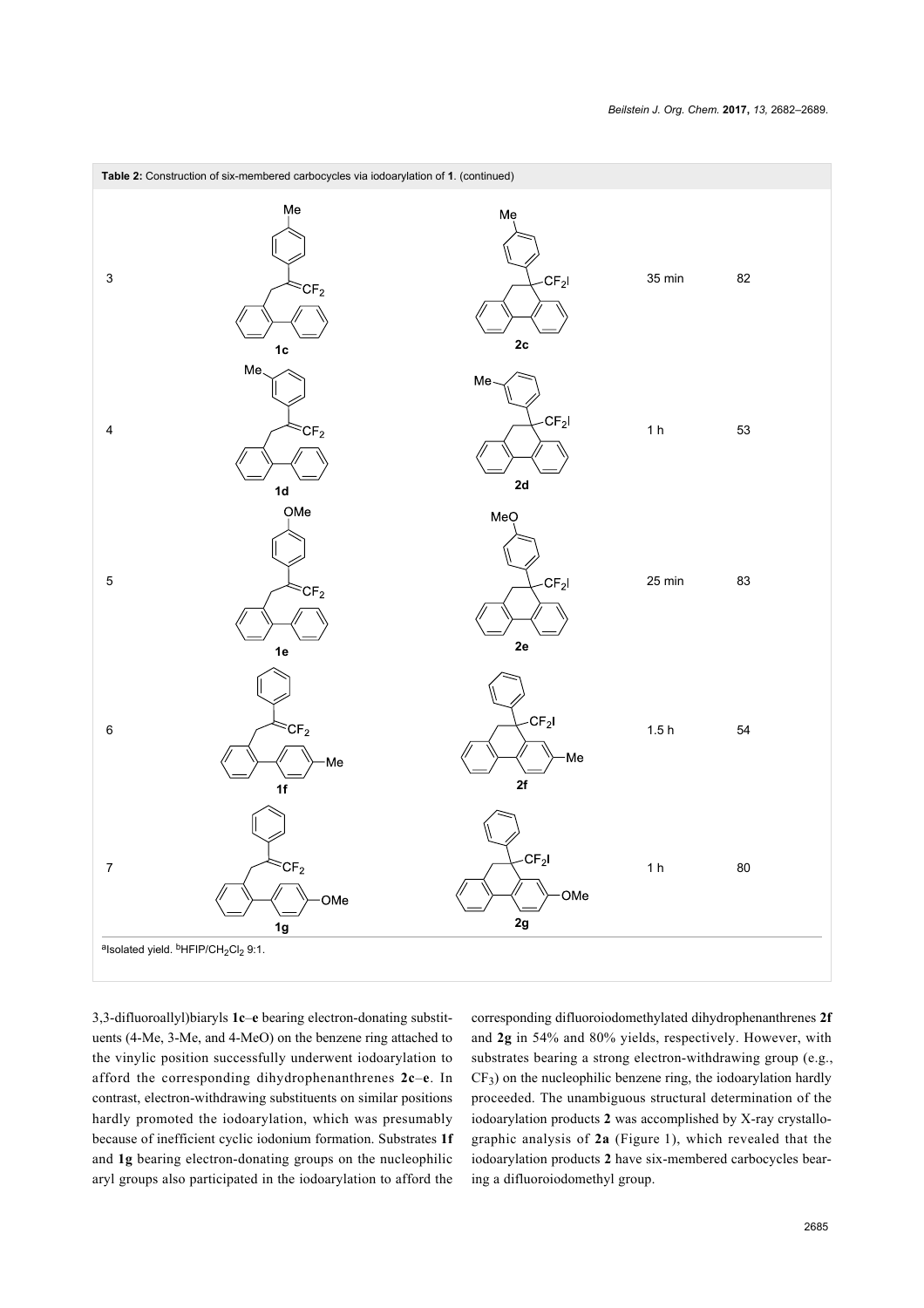<span id="page-4-0"></span>

Further transformation of the difluoroiodomethyl group of **2a** was achieved by heating ([Scheme 3](#page-4-1)). Thus, refluxing a DMF solution of **2a** for 15 h induced iodine–hydrogen exchange to afford difluoromethylated dihydrophenanthrene derivative **4a** in almost quantitative yield [\[29,30\]](#page-6-9). A difluoromethyl group functions as a hydrogen-bond donor and a bioisostere of a hydroxy group, as a result of which difluoromethyl-bearing compounds attract much attention as bioactive materials [\[31,32\]](#page-6-10). This sequence provides ready access to these compounds.

<span id="page-4-1"></span>

Next, 2-(3,3-difluoroallyl)biphenyl (**5a**)**,** without an aryl group at its vinylic position, was subjected to the conditions examined in entries 1–3 of [Table 1.](#page-1-1) In contrast to **1a**, iodoarylation of **5a** proceeded through C–C-bond formation exclusively at the carbon atoms  $\alpha$  to the fluorine substituents to afford dibenzofused cycloheptane **6a** with geminal fluorine substituents on the ring in 92%, 38%, 49% yields, respectively. The thus-obtained selectivity might be attributed to the localization of the cationic charge at the carbon atoms  $\alpha$  to the fluorine substituents in the three-membered iodonium intermediates. Since the combination of NIS and TMSOTf was found to be the best for an iodoarylation of **5**, the reactions of a couple of 2-(3,3-difluoroallyl)biaryls **5** were examined under the same conditions ([Scheme 4](#page-4-2)). The iodoarylation of difluoroallylbiphenyl **5b**, bearing an electron-donating methyl group on the nucleophilic

aryl group, was completed in 15 min to afford **6b** in 60% isolated yield. Brominated difluoroallylbiphenyl **5c** successfully underwent the same cyclization to afford the corresponding product **6c** in 62% isolated yield. The structural characterization of **6** was achieved by X-ray analysis using a single crystal of **6a** ([Figure 2](#page-4-3)), and it was found that the iodoarylation products **6** have a seven-membered carbocycle bearing adjacent difluoromethylene and iodomethylene units.

<span id="page-4-2"></span>

<span id="page-4-3"></span>

In addition, a selective HI elimination from **6a** could be achieved by the choice of base, leading to the construction of a [7]annulene system ([Scheme 5](#page-5-0)). The use of lithium bases, such as lithium diisopropylamide and lithium hexamethyldisilazide, induced HF eliminations as well as substantial HI elimination. However, 1,8-diazabicyclo[5.4.0]undec-7-ene (DBU) exclusively promoted HI elimination to afford ring-difluorinated dibenzo $[a, c]$ [7]annulene **7a** in an almost quantitative yield. Since dibenzo $[a,c][7]$ annulenes serve as bioactive agents, this method would be of value in the research directed toward pharmaceutical and materials chemistry [\[33-35\]](#page-6-11).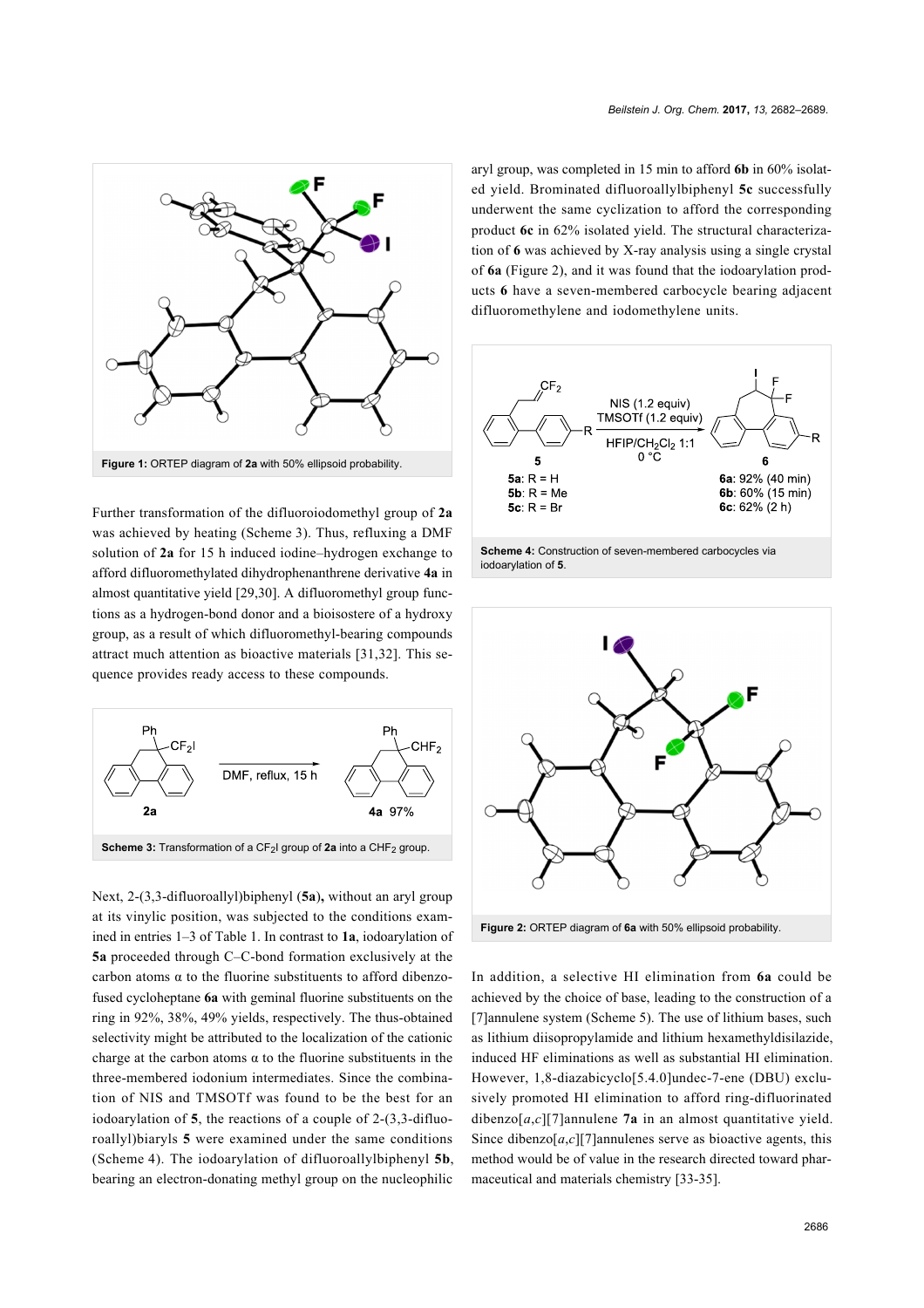<span id="page-5-0"></span>

#### **Conclusion**

In summary, we demonstrated selective constructions of six and seven-membered carbocyclic rings through the intramolecular iodoarylation of 3,3-difluoroallylic biaryls. The size selectivity in the cyclization was drastically controlled by the presence or absence of an aryl group in the 2-position of the 3,3-difluoroallylic moiety, which might perturb cationic charge distribution in the corresponding cyclic iodonium intermediates. The aryl group in the 2-position (at the carbon atom in β-position to the fluorine substituents) promoted a six-membered-ring closure, most likely because of the localization of cationic charge stabilized by the aromatic ring. In contrast, seven-membered carbocycles were constructed probably as a result of the cationic charge localized at the 3-position of difluoroallylic moiety (at the  $\alpha$ -carbon atom of the fluorine substituents) due to the α-cation-stabilizing effect of fluorine.

#### **Experimental**

General: <sup>1</sup>H NMR, <sup>13</sup>C NMR, and <sup>19</sup>F NMR spectra were recorded on a Bruker Avance 500 or a JEOL ECS-400 spectrometer. Chemical shift values are given in ppm relative to internal Me<sub>4</sub>Si (for <sup>1</sup>H NMR:  $\delta$  = 0.00 ppm), CDCl<sub>3</sub> (for <sup>13</sup>C NMR:  $\delta$  = 77.0 ppm), C<sub>6</sub>F<sub>6</sub> (for <sup>19</sup>F NMR:  $\delta$  = 0.0 ppm), and  $(4-MeC_6H_4)_2C(CF_3)_2$  (for <sup>19</sup>F NMR:  $\delta$  = 97.9 ppm). IR spectra were recorded on a Horiba FT-300S spectrometer using the attenuated total reflectance (ATR) method. Mass spectra were measured on a JEOL JMS-T100GCV spectrometer. X-ray diffraction studies were performed on a Bruker APEXII ULTRA instrument equipped with a CCD diffractometer using Mo K $\alpha$  (graphite monochromated,  $\lambda = 0.71069$  Å) radiation. The CCDC deposition numbers of compounds **2a** and **6a** are 1556804 and 1556803, respectively. All the reactions were conducted under argon or nitrogen atmosphere.

**Materials:** Column chromatography and preparative thin-layer chromatography (PTLC) were conducted on silica gel (Silica Gel 60 N, Kanto Chemical Co., Inc. for column chromatography and Wakogel B-5F, Wako Pure Chemical Industries, Ltd. for PTLC). Tetrahydrofuran (THF), dichloromethane, and *N*,*N*dimethylformamide (DMF) were purified by a solvent-purification system (GlassContour) equipped with columns of activated alumina and supported-copper catalyst (Q-5) before use. 1,1,1,3,3,3-Hexafluoropropan-2-ol (HFIP) was distilled from  $CaH<sub>2</sub>$  and stored over activated 4 Å molecular sieves. Unless otherwise noted, materials were obtained from commercial sources and used directly without further purifications.

**Typical procedure for the iodoarylation of 2-(2-aryl-3,3 difluoroallyl)biaryls 1:** To a HFIP (1.20 mL) and dichloromethane (0.13 mL) solution of 2-(2-phenyl-3,3-difluoroallyl)biphenyl (**1a**, 31 mg, 0.10 mmol) was added pyridine iodine monochloride (PyICl, 49 mg, 0.20 mmol) at 0 °C. After stirring at the same temperature for 1 h, the reaction was quenched with an aqueous  $NAHCO<sub>3</sub>$  solution. The organic materials were extracted with CHCl<sub>3</sub> three times. The combined extracts were washed with an aqueous  $Na<sub>2</sub>S<sub>2</sub>O<sub>3</sub>$  solution and brine, and dried over anhydrous  $Na<sub>2</sub>SO<sub>4</sub>$ . After removal of the solvent under reduced pressure, the residue was purified by PTLC (hexane/ethyl acetate 10:1) to give 9-(difluoroiodomethyl)-9 phenyl-9,10-dihydrophenanthrene (**2a**, 34 mg, 79%) as a white solid. <sup>1</sup>H NMR (500 MHz, CDCl<sub>3</sub>)  $\delta$  3.68 (d,  $J = 15.8$  Hz, 1H), 3.71 (d, *J* = 15.8 Hz, 1H), 7.07–7.08 (m, 3H), 7.15–7.24 (m, 5H), 7.42–7.49 (m, 2H), 7.52–7.54 (m, 1H), 7.79 (d, *J* = 7.5 Hz, 1H), 7.95 (d, *J* = 7.6 Hz, 1H); <sup>13</sup>C NMR (126 MHz, CDCl<sub>3</sub>) δ 38.7, 59.5 (t,  $J_{\text{CF}} = 17 \text{ Hz}$ ), 110.6 (t,  $J_{\text{CF}} = 316 \text{ Hz}$ ), 123.6, 125.1, 127.2, 127.4, 127.50, 127.52, 128.0, 128.46, 128.50, 128.6 (t, *J*<sub>CF</sub> = 4 Hz), 130.1, 132.7, 133.64, 133.64, 134.6, 136.8; <sup>19</sup>F NMR (470 MHz, CDCl<sub>3</sub>) δ 124.7 (br s); IR (neat): 3068, 1489, 1454, 1126, 1147, 1097, 964, 850, 742, 696, 592 cm<sup>-1</sup>; HRMS–EI (*m*/*z*): [M]<sup>+</sup> calcd for C<sub>21</sub>H<sub>15</sub>F<sub>2</sub>I, 432.0186; found: 432.0166.

**Typical procedure for the iodoarylation of 2-(3,3-difluoroallyl)biaryls 5:** To a HFIP (2.5 mL) and dichloromethane (1.5 mL) solution of *N*-iodosuccinimide (NIS, 27 mg, 0.12 mmol) was added trimethylsilyl trifluoromethanesulfonate (22  $\mu$ L, 0.12 mmol) at 0 °C. After stirring at the same temperature for 10 min, a dichloromethane (1.0 mL) solution of 2-(3,3 difluoroallyl)biphenyl (**5a**, 23 mg, 0.10 mmol) was added to the reaction mixture. After stirring at 0 °C for 40 min, the reaction was quenched with an aqueous NaHCO<sub>3</sub> solution. The organic materials were extracted with dichloromethane three times. The combined extracts were washed with an aqueous  $Na<sub>2</sub>S<sub>2</sub>O<sub>3</sub>$  solution and brine, and dried over anhydrous Na2SO<sup>4</sup> . After removal of the solvent under reduced pressure, the residue was purified by PTLC (hexane/ethyl acetate 10:1) to give 5,5 difluoro-6-iodo-6,7-dihydro-5*H*-dibenzo[*a*,*c*][7]annulene (**6a**, 33 mg, 92%) as a colorless liquid. <sup>1</sup>H NMR (500 MHz, CDCl<sub>3</sub>) δ 3.06 (dd, *J* = 14.8, 4.9, 1H), 3.38 (dd, *J* = 14.8, 6.0 Hz, 1H), 4.91–4.98 (m, 1H), 7.28–7.35 (m, 2H), 7.41–7.44 (m, 3H), 7.47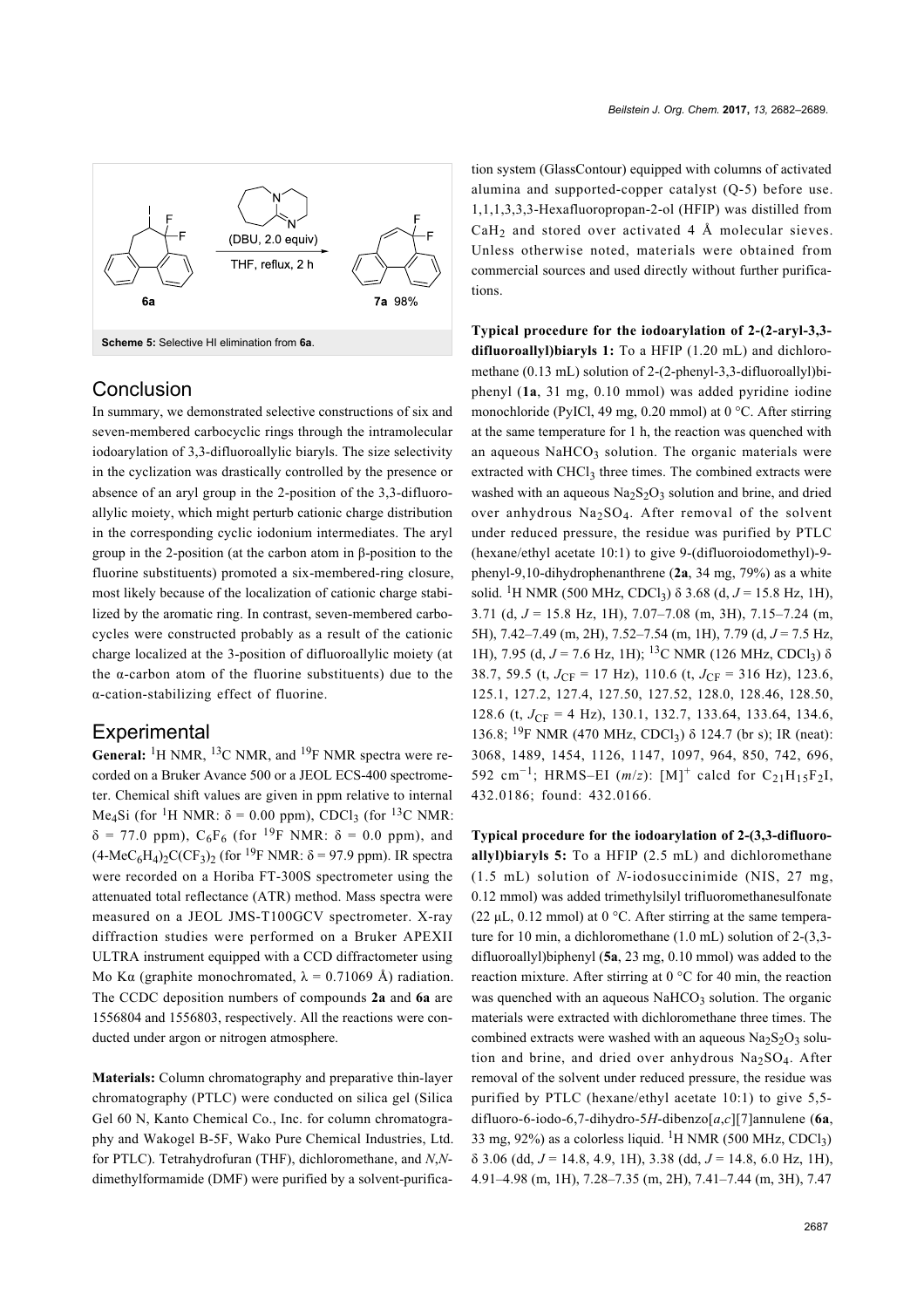(d, *J* = 7.8 Hz, 1H), 7.55–7.59 (m, 1H), 7.70 (d, *J* = 7.4 Hz, 1H); <sup>13</sup>C NMR (126 MHz, CDCl<sub>3</sub>)  $\delta$  35.1 (dd,  $J_{CF} = 27$  Hz), 41.7, 118.9 (dd, *J*<sub>CF</sub> = 247 Hz), 125.2, 127.5, 128.0, 128.20, 128.23, 129.2, 129.7, 131.0, 131.4 (dd,  $J_{\text{CF}} = 24 \text{ Hz}$ ), 134.6, 138.6 (dd,  $J_{\text{CF}}$  = 5 Hz), 140.3; <sup>19</sup>F NMR (470 MHz, DMSO- $d_6$ , 120 °C) δ 72.3 (d,  $J_{\text{FF}}$  = 236 Hz, 1F), 86.5 (d, *J*FF = 236 Hz, 1F); IR (neat): 3068, 3030, 1450, 1149, 1055, 989, 752, 598 cm–1; HRMS–EI (*m*/*z*): [M]<sup>+</sup> calcd for  $C_{15}H_{11}F_{2}I$ , 355.9873; found: 355.9866.

#### Supporting Information

#### Supporting Information File 1

Detailed experimental procedures and spectral data. [\[http://www.beilstein-journals.org/bjoc/content/](http://www.beilstein-journals.org/bjoc/content/supplementary/1860-5397-13-266-S1.pdf) [supplementary/1860-5397-13-266-S1.pdf\]](http://www.beilstein-journals.org/bjoc/content/supplementary/1860-5397-13-266-S1.pdf)

# Acknowledgements

This work was financially supported by JSPS KAKENHI Grant Number JP16H04105 in Grant-in-Aid for Scientific Research (B) (J.I.), JSPS KAKENHI Grant Number JP16H01002 in Precisely Designed Catalysts with Customized Scaffolding (J.I.), and JSPS KAKENHI Grant Number JP16K20939 in Grant-in-Aid for Young Scientists (B) (T.F.). We acknowledge the generous gifts of 1,1,1,3,3,3-hexafluoropropan-2-ol (HFIP, Central Glass Co., Ltd.), 2-bromo-3,3,3-trifluoroprop-1-ene, and dibromodifluoromethane (Tosoh Finechem Co.).

## ORCID® iDs

Takeshi Fujita -<https://orcid.org/0000-0001-9666-022X> Naoto Suzuki -<https://orcid.org/0000-0003-0166-3909> Junji Ichikawa -<https://orcid.org/0000-0001-6498-326X>

# **References**

- <span id="page-6-0"></span>1. Ichikawa, J. *Chim. Oggi* **2007,** *25,* 54–57.
- 2. Zhang, X.; Cao, S. *Tetrahedron Lett.* **2017,** *58,* 375–392. [doi:10.1016/j.tetlet.2016.12.054](https://doi.org/10.1016%2Fj.tetlet.2016.12.054)
- <span id="page-6-1"></span>3. Suda, M. *Tetrahedron Lett.* **1980,** *21,* 2555–2556. [doi:10.1016/0040-4039\(80\)80127-4](https://doi.org/10.1016%2F0040-4039%2880%2980127-4)
- 4. Morikawa, T.; Kumadaki, I.; Shiro, M. *Chem. Pharm. Bull.* **1985,** *33,* 5144–5146. [doi:10.1248/cpb.33.5144](https://doi.org/10.1248%2Fcpb.33.5144)
- 5. Kendrick, D. A.; Kolb, M. *J. Fluorine Chem.* **1989,** *45,* 273–276. [doi:10.1016/S0022-1139\(00\)84152-4](https://doi.org/10.1016%2FS0022-1139%2800%2984152-4)
- <span id="page-6-2"></span>6. Yokota, M.; Fujita, D.; Ichikawa, J. *Org. Lett.* **2007,** *9,* 4639–4642. [doi:10.1021/ol702279w](https://doi.org/10.1021%2Fol702279w)
- 7. Tanabe, H.; Ichikawa, J. *Chem. Lett.* **2010,** *39,* 248–249. [doi:10.1246/cl.2010.248](https://doi.org/10.1246%2Fcl.2010.248)
- 8. Fuchibe, K.; Morikawa, T.; Shigeno, K.; Fujita, T.; Ichikawa, J. *Org. Lett.* **2015,** *17,* 1126–1129. [doi:10.1021/ol503759d](https://doi.org/10.1021%2Fol503759d)
- 9. Fuchibe, K.; Morikawa, T.; Ueda, R.; Okauchi, T.; Ichikawa, J. *J. Fluorine Chem.* **2015,** *179,* 106–115. [doi:10.1016/j.jfluchem.2015.06.008](https://doi.org/10.1016%2Fj.jfluchem.2015.06.008)
- <span id="page-6-3"></span>10.Fuchibe, K.; Shigeno, K.; Zhao, N.; Aihara, H.; Akisaka, R.; Morikawa, T.; Fujita, T.; Yamakawa, K.; Shimada, T.; Ichikawa, J. *J. Fluorine Chem.* **2017,** *203,* 173–184. [doi:10.1016/j.jfluchem.2017.09.002](https://doi.org/10.1016%2Fj.jfluchem.2017.09.002)
- 11.Fuchibe, K.; Mayumi, Y.; Zhao, N.; Watanabe, S.; Yokota, M.; Ichikawa, J. *Angew. Chem., Int. Ed.* **2013,** *52,* 7825–7828. [doi:10.1002/anie.201302740](https://doi.org/10.1002%2Fanie.201302740)
- 12.Fuchibe, K.; Mayumi, Y.; Yokota, M.; Aihara, H.; Ichikawa, J. *Bull. Chem. Soc. Jpn.* **2014,** *87,* 942–949. [doi:10.1246/bcsj.20140128](https://doi.org/10.1246%2Fbcsj.20140128)
- 13.Fuchibe, K.; Imaoka, H.; Ichikawa, J. *Chem. Asian J.* **2017,** *12,* 2359–2363. [doi:10.1002/asia.201700870](https://doi.org/10.1002%2Fasia.201700870)
- <span id="page-6-4"></span>14.Fujita, T.; Watabe, Y.; Yamashita, S.; Tanabe, H.; Nojima, T.; Ichikawa, J. *Chem. Lett.* **2016,** *45,* 964–966. [doi:10.1246/cl.160427](https://doi.org/10.1246%2Fcl.160427)
- <span id="page-6-5"></span>15. Ichikawa, J. *Pure Appl. Chem.* **2000,** *72,* 1685–1689. [doi:10.1351/pac200072091685](https://doi.org/10.1351%2Fpac200072091685)
- <span id="page-6-12"></span>16. Ichikawa, J.; Jyono, H.; Kudo, T.; Fujiwara, M.; Yokota, M. *Synthesis* **2005,** 39–46. [doi:10.1055/s-2004-834910](https://doi.org/10.1055%2Fs-2004-834910)
- 17. Ichikawa, J.; Kaneko, M.; Yokota, M.; Itonaga, M.; Yokoyama, T. *Org. Lett.* **2006,** *8,* 3167–3170. [doi:10.1021/ol060912r](https://doi.org/10.1021%2Fol060912r)
- 18. Ichikawa, J.; Yokota, M.; Kudo, T.; Umezaki, S. *Angew. Chem., Int. Ed.* **2008,** *47,* 4870–4873. [doi:10.1002/anie.200801396](https://doi.org/10.1002%2Fanie.200801396)
- 19. Isobe, H.; Hitosugi, S.; Matsuno, T.; Iwamoto, T.; Ichikawa, J. *Org. Lett.* **2009,** *11,* 4026–4028. [doi:10.1021/ol901693y](https://doi.org/10.1021%2Fol901693y)
- 20.Fuchibe, K.; Jyono, H.; Fujiwara, M.; Kudo, T.; Yokota, M.; Ichikawa, J. *Chem. – Eur. J.* **2011,** *17,* 12175–12185. [doi:10.1002/chem.201100618](https://doi.org/10.1002%2Fchem.201100618)
- 21.Suzuki, N.; Fujita, T.; Ichikawa, J. *Org. Lett.* **2015,** *17,* 4984–4987. [doi:10.1021/acs.orglett.5b02426](https://doi.org/10.1021%2Facs.orglett.5b02426)
- <span id="page-6-6"></span>22.Saito, A.; Okada, M.; Nakamura, Y.; Kitagawa, O.; Horikawa, H.; Taguchi, T. *J. Fluorine Chem.* **2003,** *123,* 75–80. [doi:10.1016/S0022-1139\(03\)00138-6](https://doi.org/10.1016%2FS0022-1139%2803%2900138-6)
- <span id="page-6-7"></span>23.Freeman, F. *Chem. Rev.* **1975,** *75,* 439–490. [doi:10.1021/cr60296a003](https://doi.org/10.1021%2Fcr60296a003)
- 24. Rodriguez, J.; Dulcère, J.-P. *Synthesis* **1993,** 1177–1205. [doi:10.1055/s-1993-26022](https://doi.org/10.1055%2Fs-1993-26022)
- 25.French, A. N.; Bissmire, S.; Wirth, T. *Chem. Soc. Rev.* **2004,** *33,* 354–362. [doi:10.1039/b310389g](https://doi.org/10.1039%2Fb310389g)
- 26. Denmark, S. E.; Kuester, W. E.; Burk, M. T. *Angew. Chem., Int. Ed.* **2012,** *51,* 10938–10953. [doi:10.1002/anie.201204347](https://doi.org/10.1002%2Fanie.201204347)
- 27. Nolsøe, J. M. J.; Hansen, T. V. *Eur. J. Org. Chem.* **2014,** 3051–3065. [doi:10.1002/ejoc.201301400](https://doi.org/10.1002%2Fejoc.201301400)
- <span id="page-6-8"></span>28.See reference [\[16\]](#page-6-12) for an α-cation-stabilizing effect of fluorine exceeding that of an aryl group.
- <span id="page-6-9"></span>29.Zhang, L.; Cradlebaugh, J.; Litwinienko, G.; Smart, B. E.; Ingold, K. U.; Dolbier, W. R., Jr. *Org. Biomol. Chem.* **2004,** *2,* 689–694. [doi:10.1039/b313757k](https://doi.org/10.1039%2Fb313757k)
- 30.Zhang, C.-P.; Chen, Q.-Y.; Xiao, J.-C.; Gu, Y.-C. *J. Fluorine Chem.* **2009,** *130,* 671–673. [doi:10.1016/j.jfluchem.2009.05.005](https://doi.org/10.1016%2Fj.jfluchem.2009.05.005)
- <span id="page-6-10"></span>31. Hu, J. *J. Fluorine Chem.* **2009,** *130,* 1130–1139. [doi:10.1016/j.jfluchem.2009.05.016](https://doi.org/10.1016%2Fj.jfluchem.2009.05.016)
- 32. Ichikawa, J. *J. Synth. Org. Chem., Jpn.* **2010,** *68,* 1175–1184. [doi:10.5059/yukigoseikyokaishi.68.1175](https://doi.org/10.5059%2Fyukigoseikyokaishi.68.1175)
- <span id="page-6-11"></span>33.Bergemann, S.; Brecht, R.; Büttner, F.; Guénard, D.; Gust, R.; Seitz, G.; Stubbs, M. T.; Thoret, S. *Bioorg. Med. Chem.* **2003,** *11,* 1269–1281. [doi:10.1016/S0968-0896\(02\)00639-9](https://doi.org/10.1016%2FS0968-0896%2802%2900639-9)
- 34.Büttner, F.; Bergemann, S.; Guénard, D.; Gust, R.; Seitz, G.; Thoret, S. *Bioorg. Med. Chem.* **2005,** *13,* 3497–3511. [doi:10.1016/j.bmc.2005.02.059](https://doi.org/10.1016%2Fj.bmc.2005.02.059)
- 35. Lin, H.-C.; Lee, S.-S. *J. Nat. Prod.* **2012,** *75,* 1735–1743. [doi:10.1021/np300402k](https://doi.org/10.1021%2Fnp300402k)